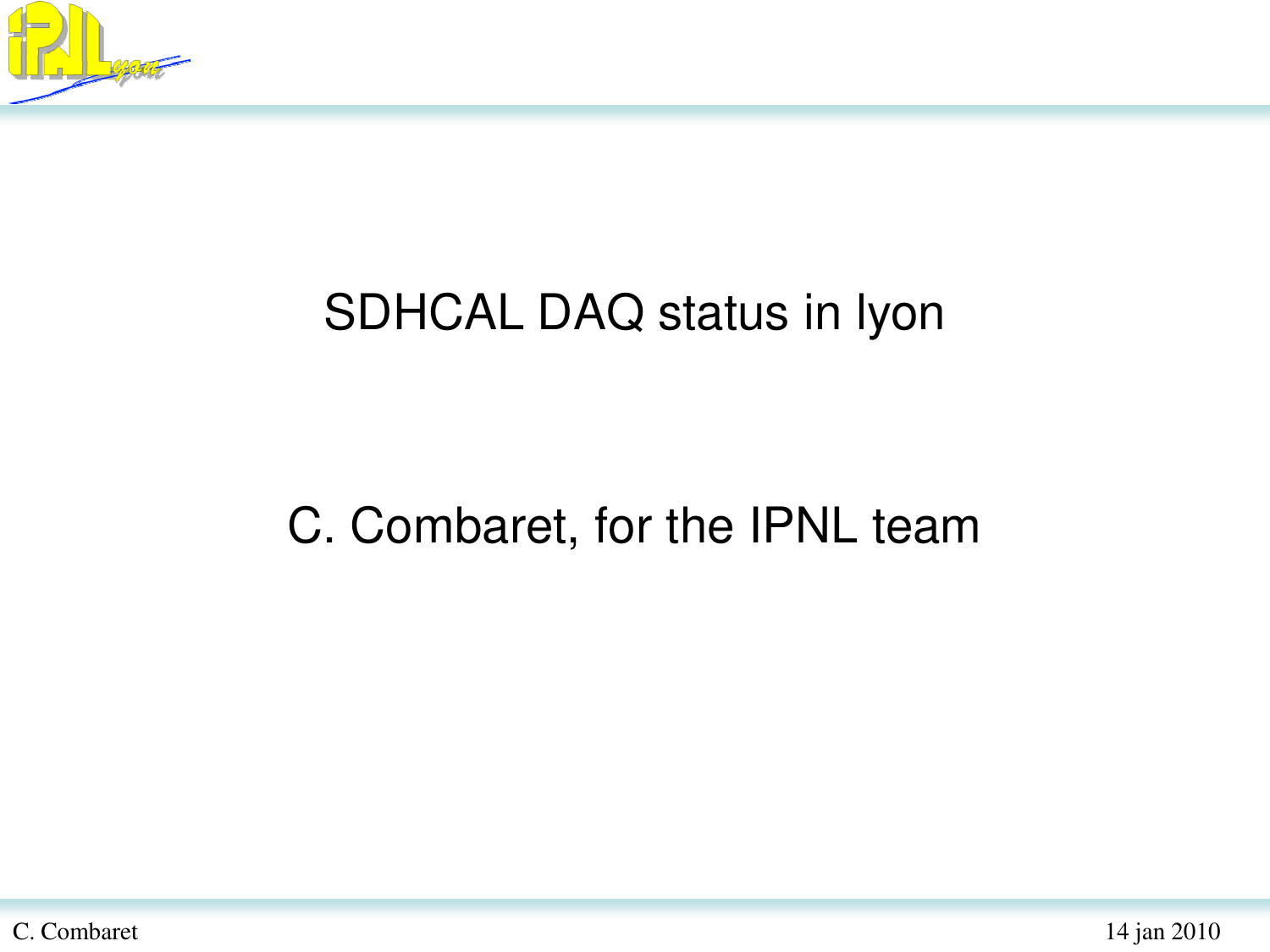

- 1. Integration of XDAQ event builder (L. Mirabito)
- 2. Online analysis (L. Mirabito)
- 3. DAQ can now be started by main FSM instead of Manual control (still possible).
- 4. Coupling of small RPC DAQ (Labview) with m2 DAQ (Xdaq) using DIM (R. Dellanegra & L. Mirabito)
- 5. HR2 m2 tests : ASU OK, Xdaq OK. Scurve OK.
- 6. Power pulsing in (good) progress
- 7. Environmental monitoring : temperature, pressure and humidity (S. Cuzon)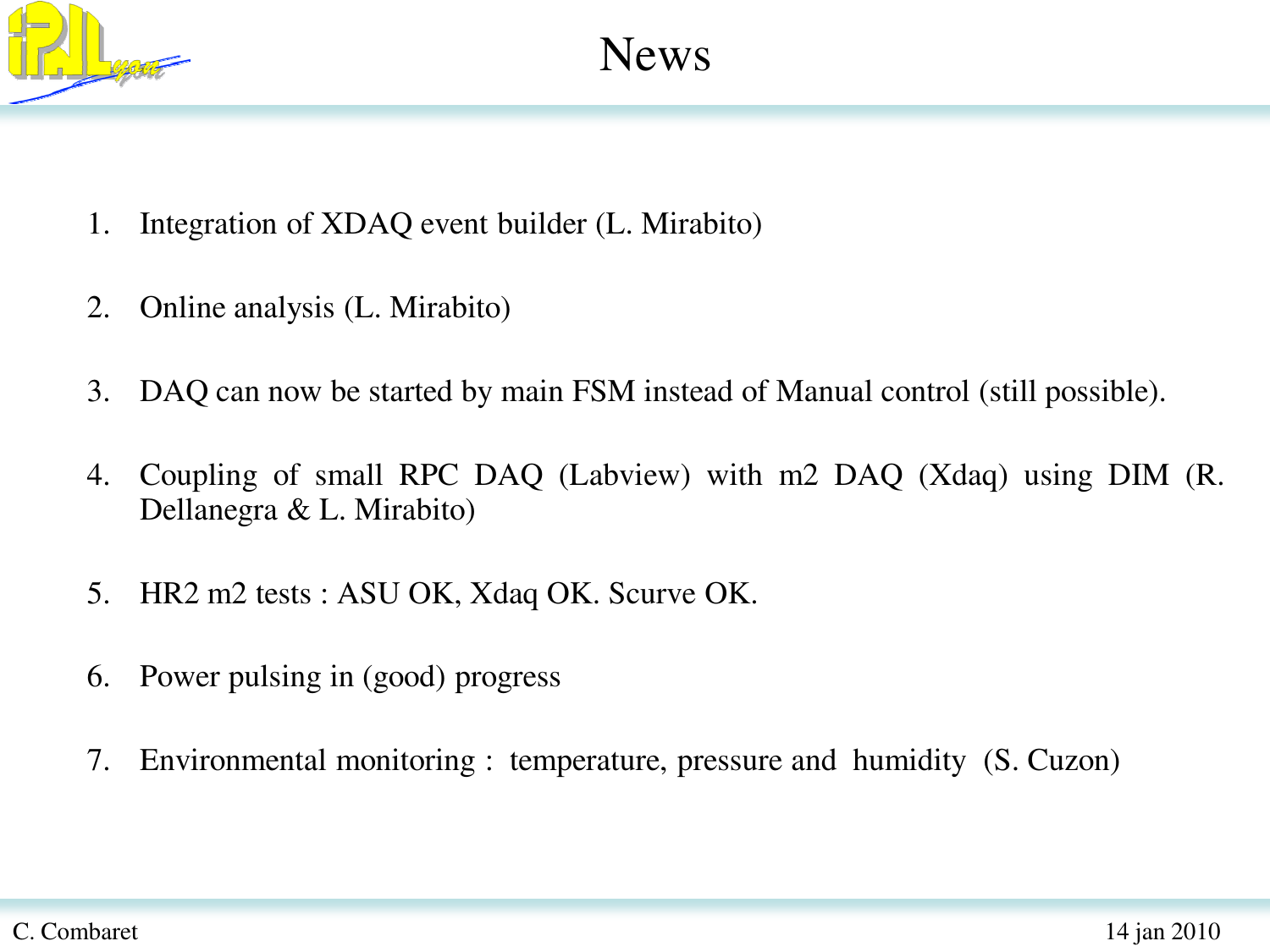Integration of XDAQ event builder (L. Mirabito)



C. Combaret 14 jan 2010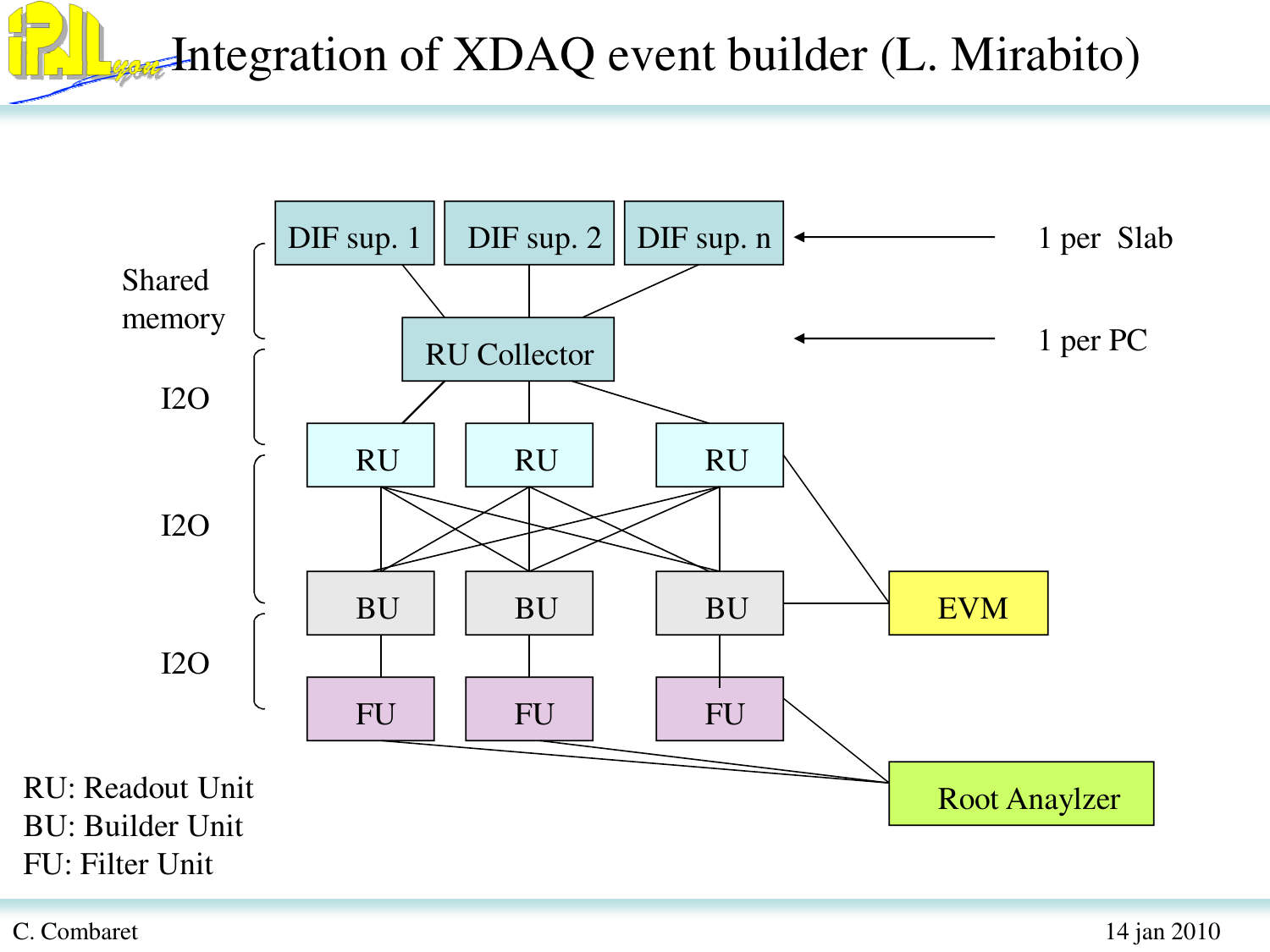

#### A detailed example

Must run on the same PC



#### C. Combaret 14 jan 2010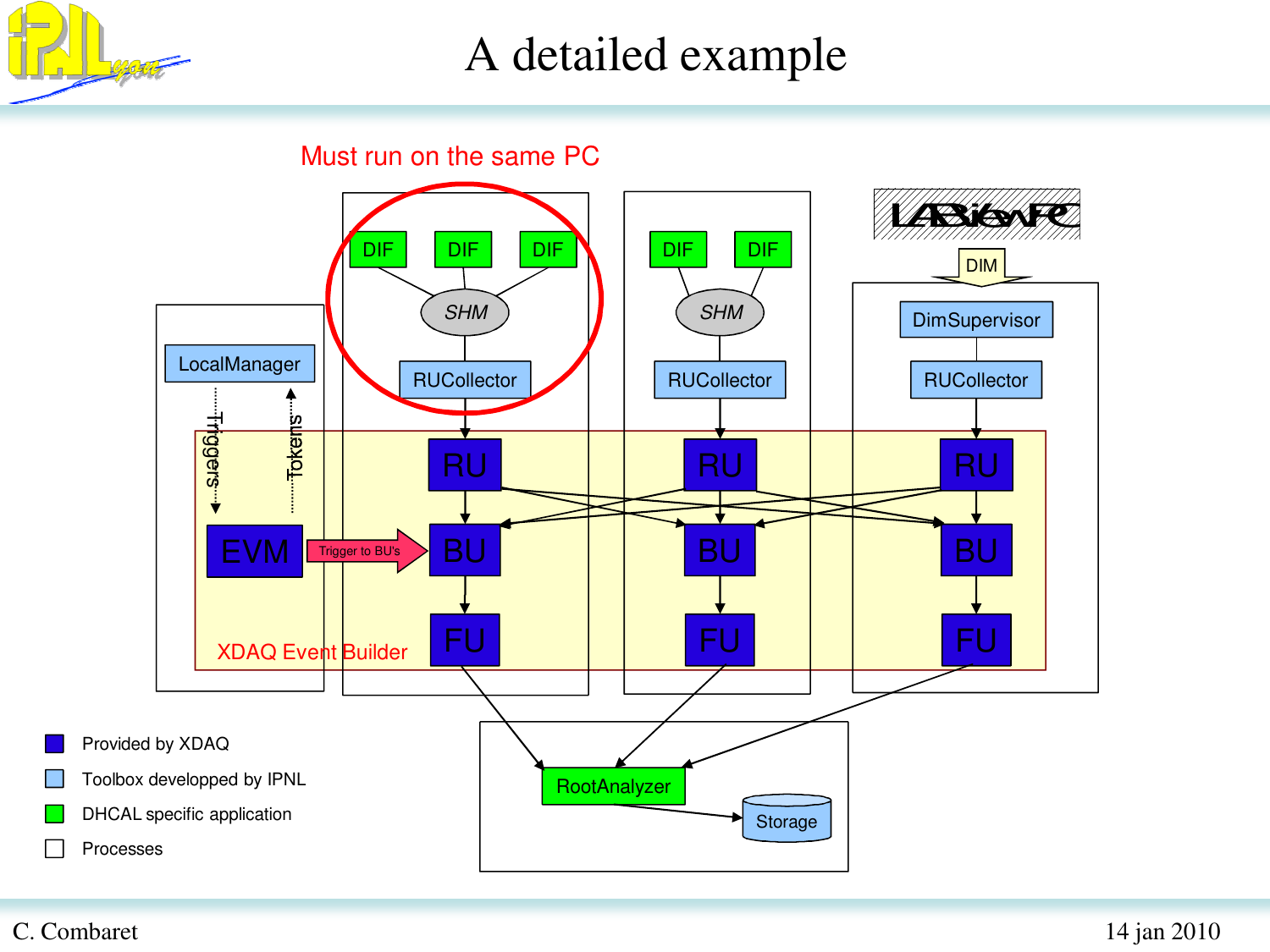

#### Architecture

- Each application is a web service and can publish web pages
	- Direct hardware access
	- **Monitoring**
- Each application can be controlled by an FSM
	- Global configuration using SOAP message from the LocalManager
- The Event Builder (EVM/RU/BU/FU) is provided and maintained by XDAQ
	- Software triggers/tokens exchange between EVM and LocalManager
	- Some generic software developped
		- I2O interfaces from RUCollector and RU and from FU to RootAnalyzer
		- Local manager trigger loop
- Main constraint: Trigger driven
	- Trigger veto board needed ( controlled by the LocalManager)
	- Ok for external trigger, further development needed for auto trigger EVB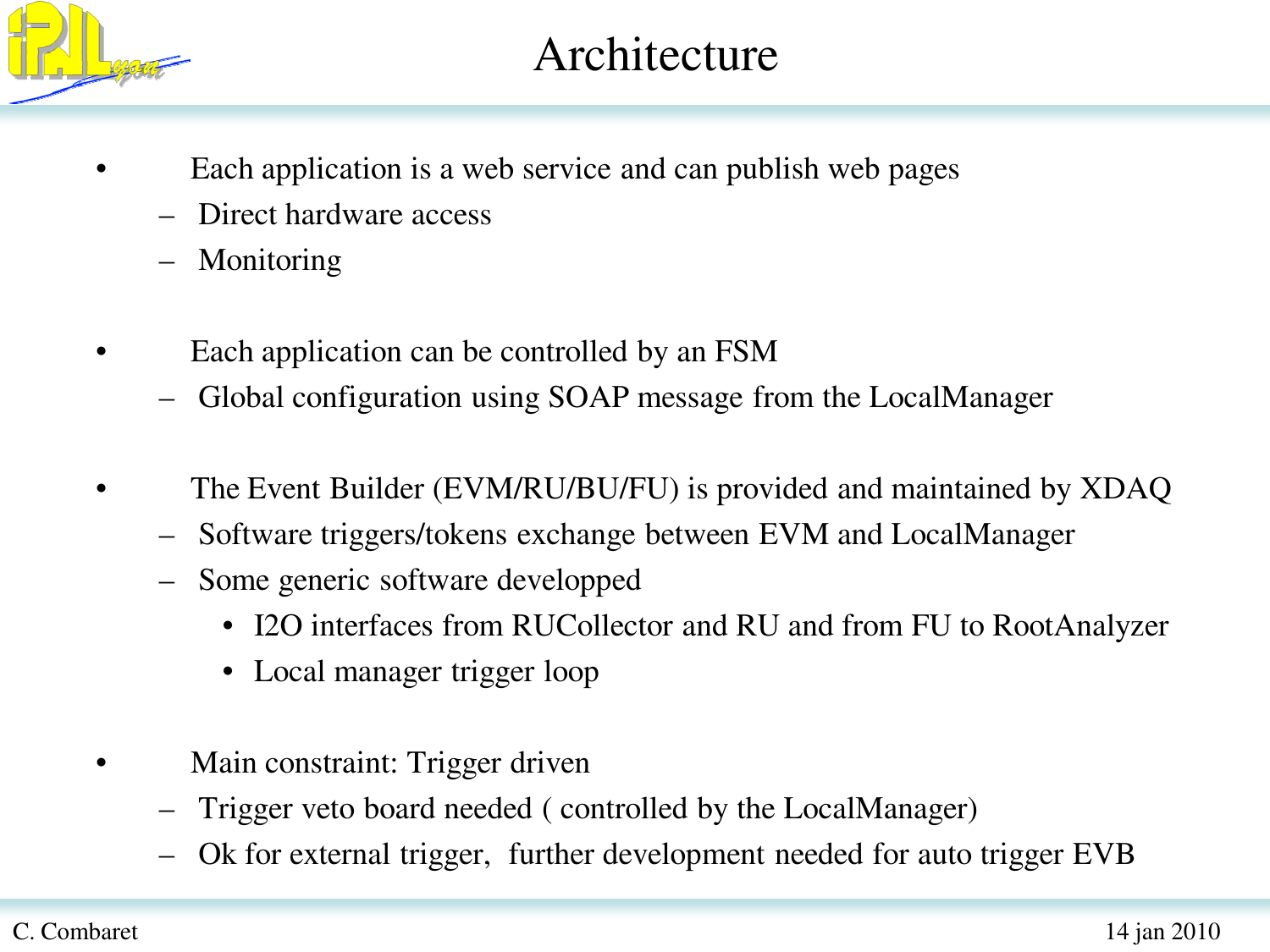

### Online analysis with Root (L. Mirabito)

#### For each DIF :

| NumberOfAsic_InTime           | Hit_map_Level0/1             |
|-------------------------------|------------------------------|
| NumberOfFrame_vs_Asic_InTime  | Hit_map_OffTime_Level0/1     |
| NumberOfHit_per_Frame_InTime  | LastHit_map_Level0/1         |
| NumberOfHit_per_Frame_OffTime | LastHit_map_OffTime_Level0/1 |
| NumberOfHit_vs_Asic_InTim     | NumberOfFrame_vs_Asic        |



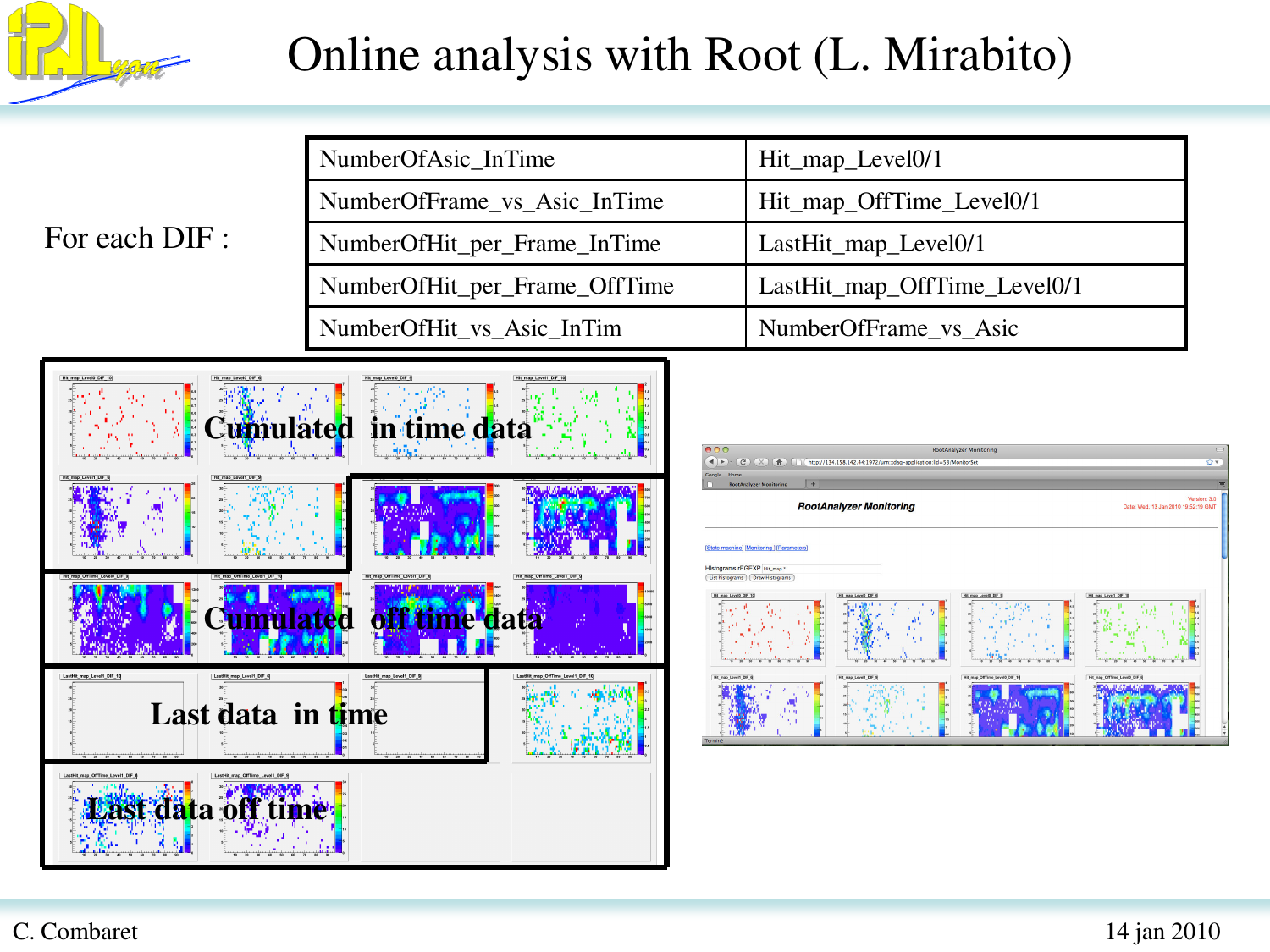

## Use of DAQ main FSM

Each Xdaq application can be controlled by the main FSM.

To do this, it must only know the following states : **Halted**, **Configured** and **Enabled** And implement the following transitions: **Configure**, **Enable**, **Halt** et **Stop**.



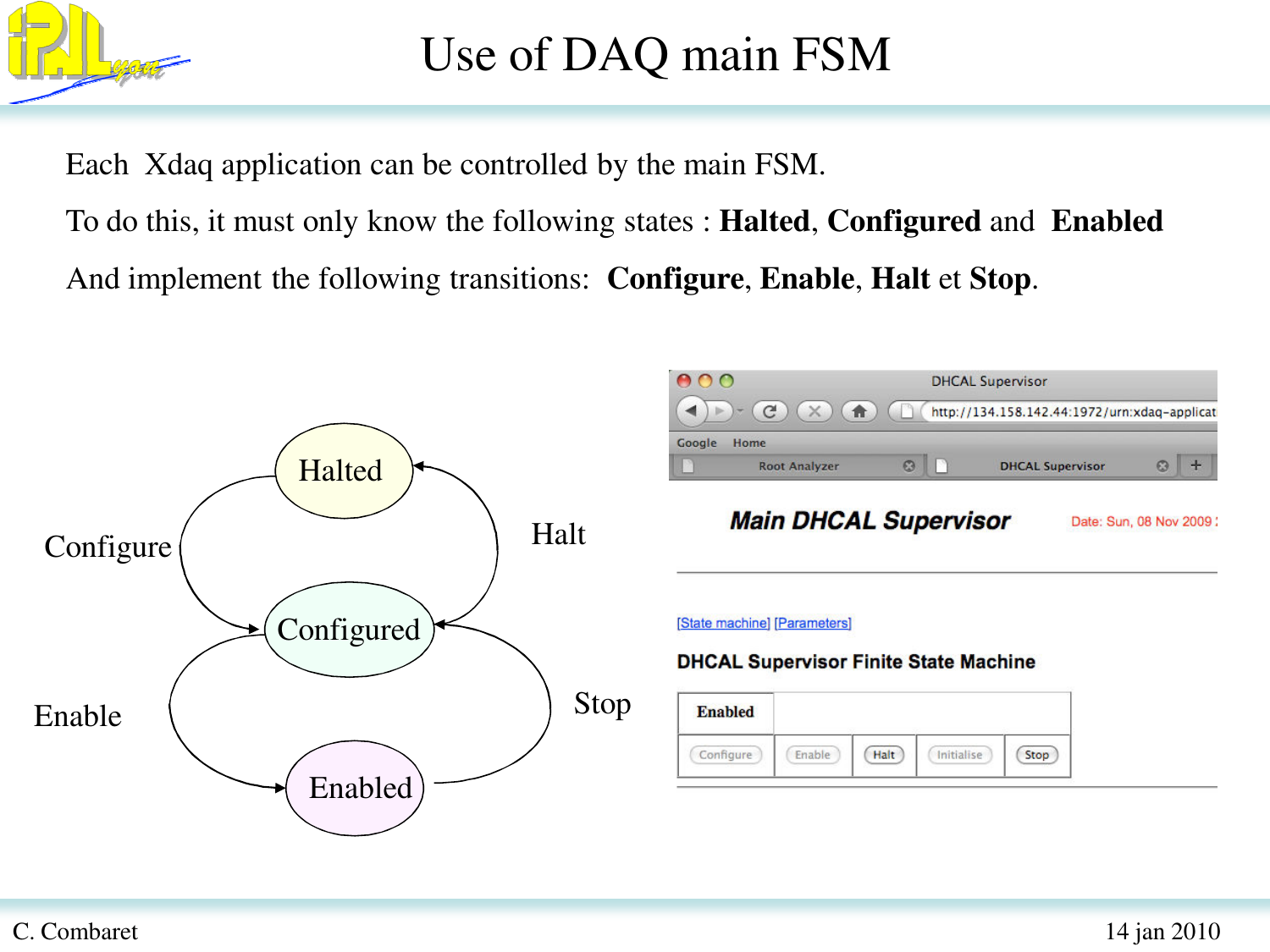

#### Hardroc2 m2 Slab tests

One buffer for Slow control slow clock is required to access 1 slab of 48 HR2

SLC clock is ok for a single ASU but too depredated for one slab of 48 HR2.

Slab fully functional :

- SLC OK
- Power OK
- SLC OK
- Readout OK
- Calibration OK

We learnt a lot from HR1 m2 : EMI/grounding/shielding problems and (then) solutions found for HR1 successfully implemented in HR2 ASUs

Still some tests ongoing on the way to connect 2 ASU together (see Hervé's talk)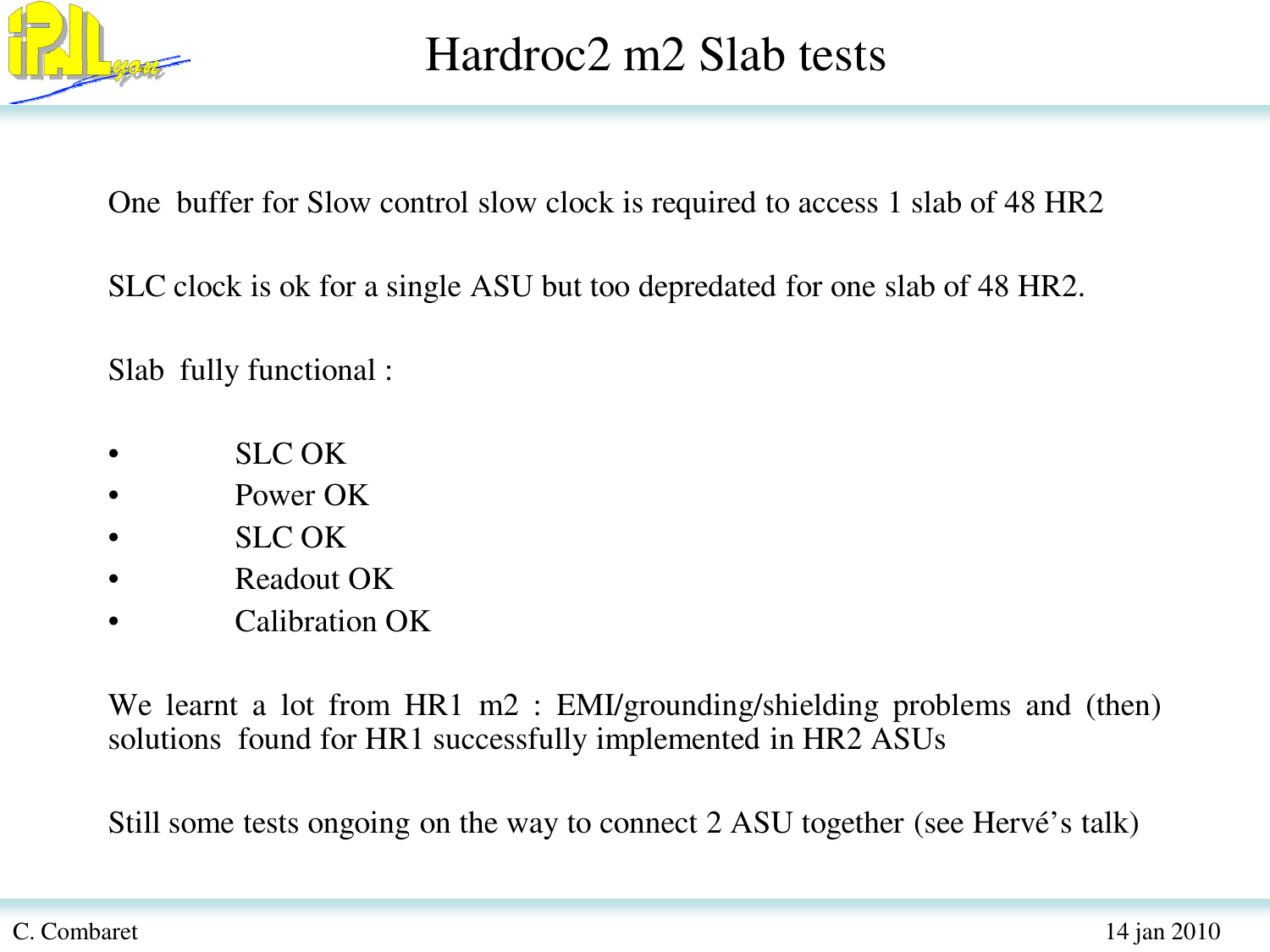

As discussed with HR2 designers :

- 1. Record (reference) Scurves and Bias levels with no capacitor removed
- 2. Enable PP hardware on DIF (use of Mezzanine pin 1)
- 3. Enable PP in DIF firmware : PowerOn\_x = register OR Mezzanine\_1
- 4. Try PP with no capacitor removed
- 5. Remove Capacitors on biases of 1 HR2 step by step and check

#### That's where we are today

- 6. Record Scurves
- 7. Remove Capacitors on biases of all asics and check again
- 8. Record Scurves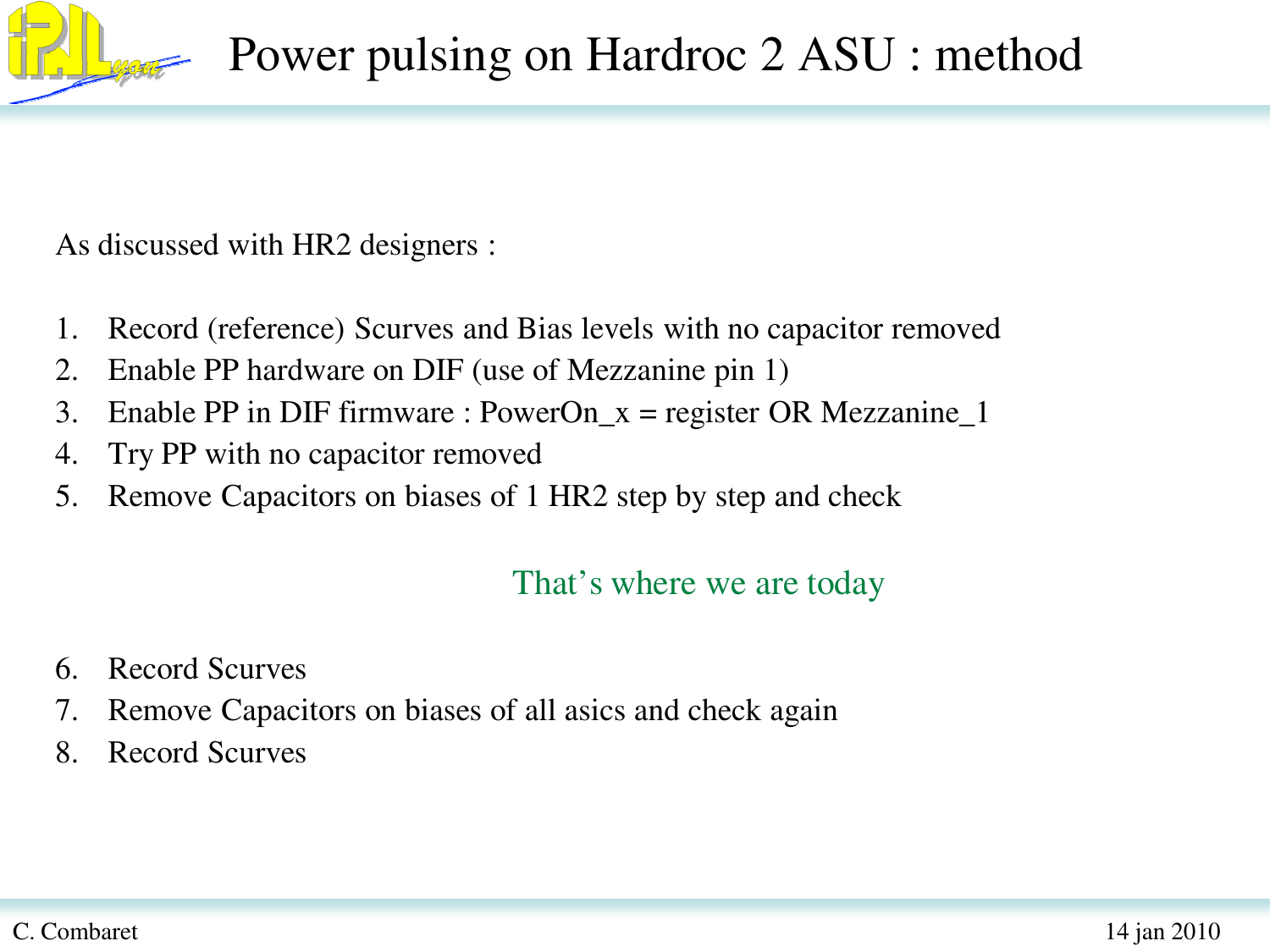

#### Power pulsing on Hardroc 2 ASU : method

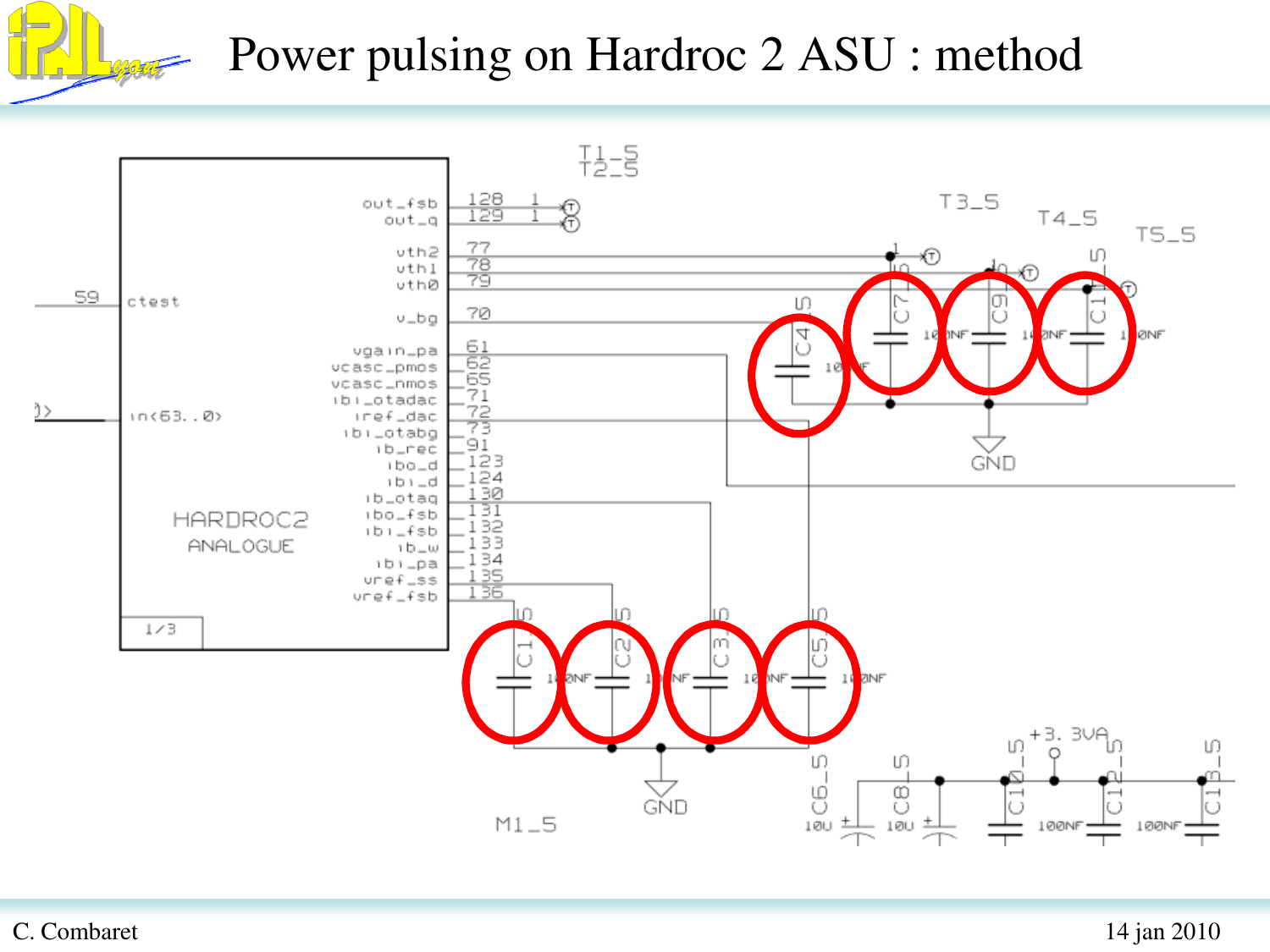# Power pulsing on Hardroc 2 ASU : preliminary results

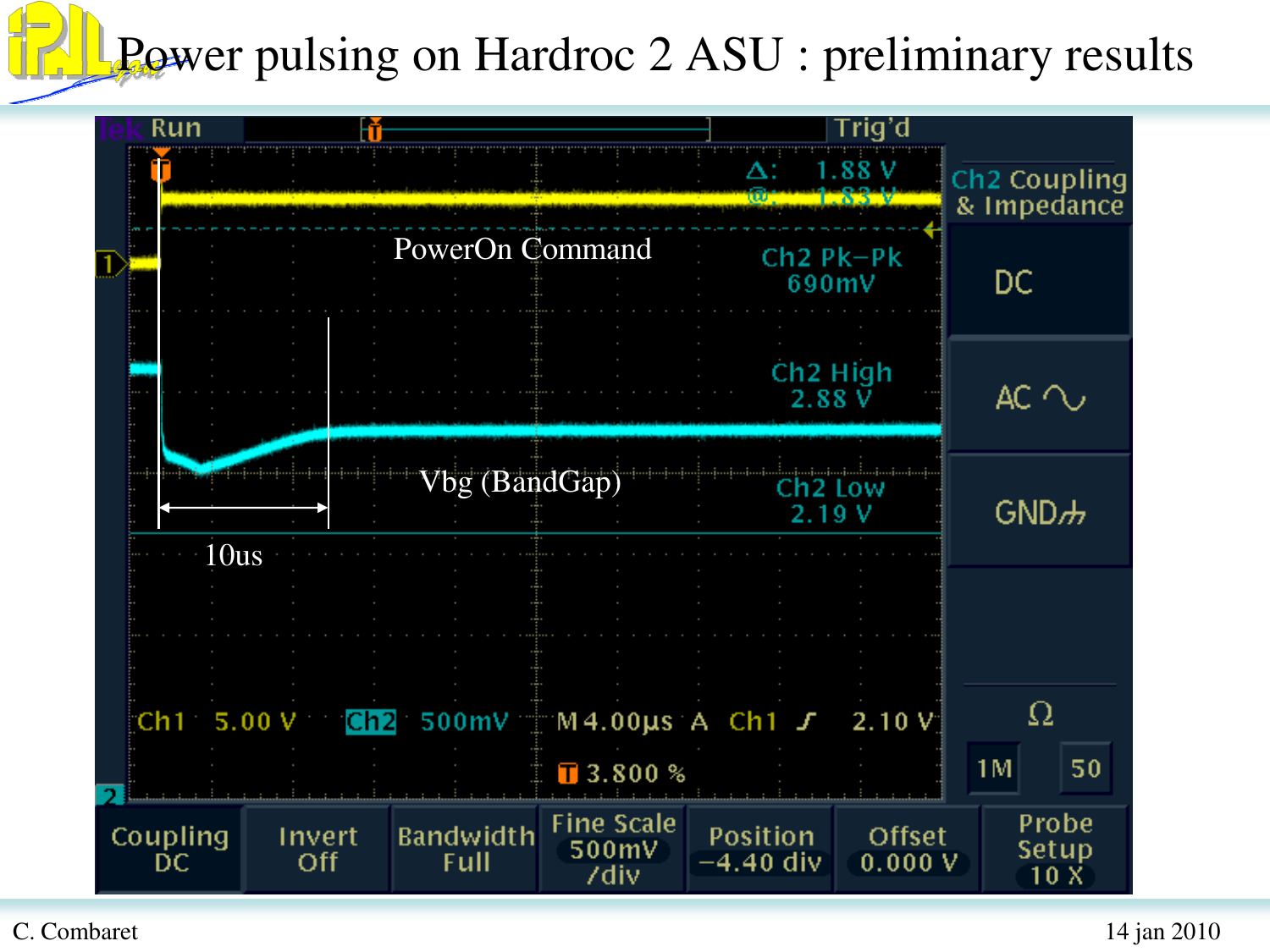# Power pulsing on Hardroc 2 ASU : preliminary results

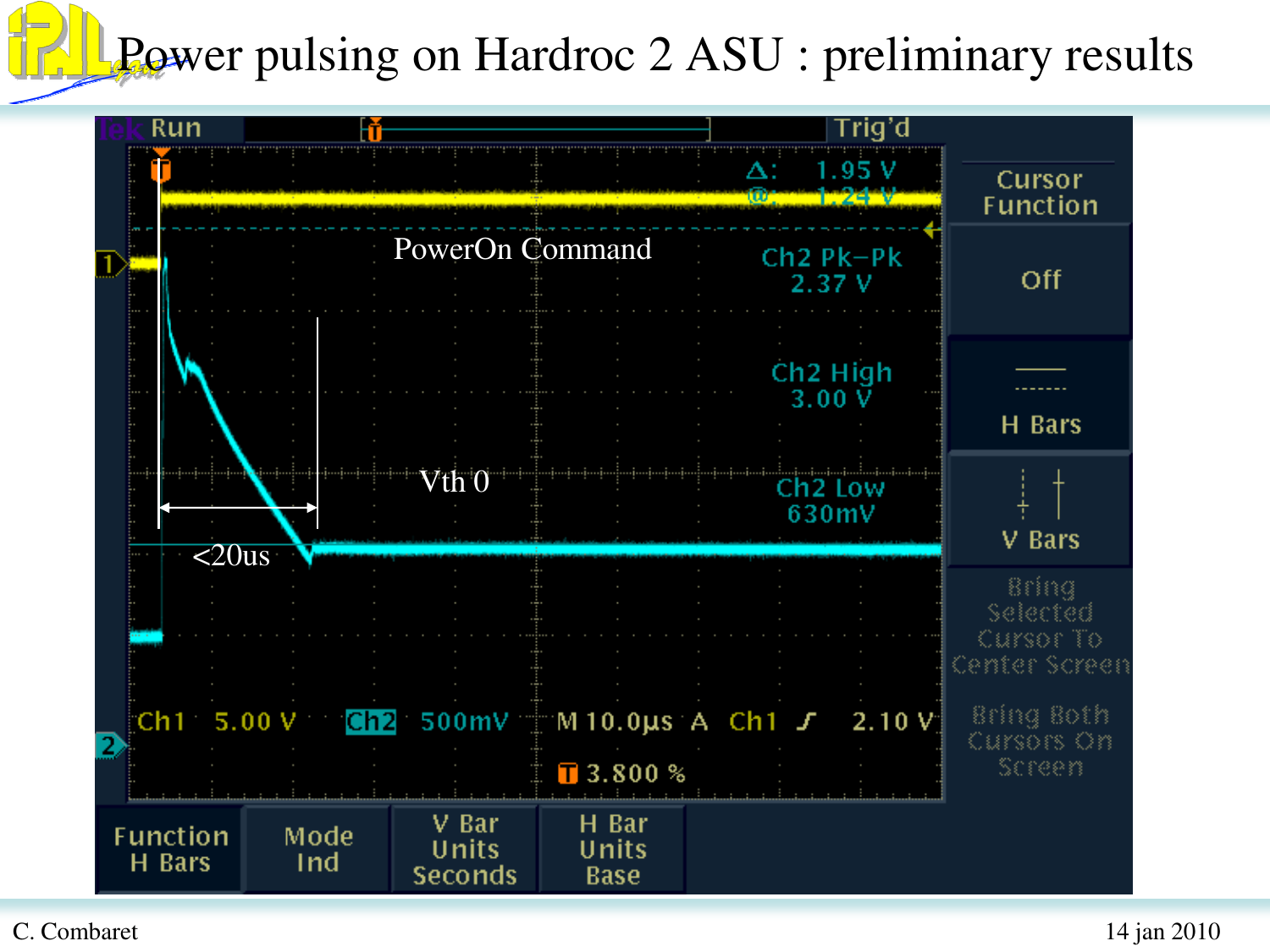

## Environmental monitoring (S. Cuzon)

One independent measurement station developed (USB, based on Labjack unit) with :

- 1 Pressure channel (atmospheric range)
- 1 Humidity channel
- 6 Temperature channels

One supplementary Labjack unit (8 independent free channels available)

- All included in a independent Xdaq application
- SOAP/I2O communication with Xdaq main DAQ
- Disk data logger
- Online display of parameters